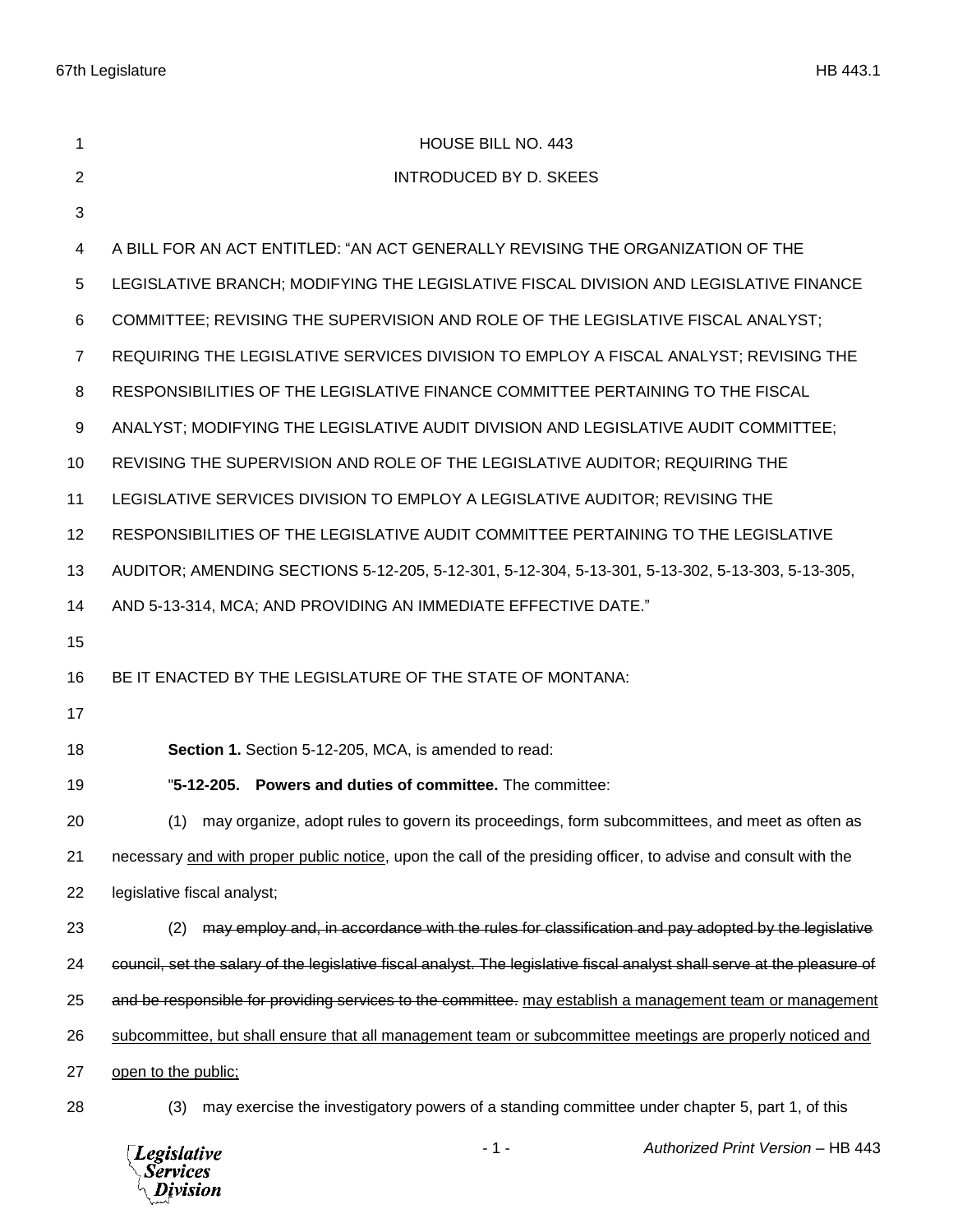| 1              | title;                                                                                                                 |
|----------------|------------------------------------------------------------------------------------------------------------------------|
| $\overline{2}$ | shall monitor the information technology policies of the department of administration with specific<br>(4)             |
| 3              | attention to:                                                                                                          |
| 4              | identification of information technology issues likely to require future legislative attention; and<br>(a)             |
| 5              | the evaluation of proposed information technology policy changes and the fiscal implications of the<br>(b)             |
| 6              | proposed changes and shall provide written responses to the department of administration communicating the             |
| $\overline{7}$ | committee's positions and concerns on proposed policy changes;                                                         |
| 8              | may accumulate, compile, analyze, and provide information relevant to existing or proposed<br>(5)                      |
| 9              | legislation on how information technology can be used to impact the welfare of the state;                              |
| 10             | (6)<br>may prepare legislation to implement any proposed changes involving information technology;                     |
| 11             | shall, before each regular and special legislative session involving budgetary matters, prepare<br>(7)                 |
| 12             | recommendations to the house appropriations committee and the senate finance and claims committee on the               |
| 13             | application of certain budget issues. At a minimum, the recommendations must include procedures for the                |
| 14             | consistent application during each session of inflation factors, the allocation of fixed costs, and the personal       |
| 15             | services budget. The committee may also make recommendations on other issues of major concern in the                   |
| 16             | budgeting process, such as estimating the cost of implementing particular programs based upon present law;             |
| 17             | and                                                                                                                    |
| 18             | may, for the biennium beginning July 1, 2019, appoint up to six ad hoc nonvoting committee                             |
| 19             | members from the house of representatives. These members may participate in meetings but may not vote                  |
| 20             | (8) shall, with the concurrence of the legislative council, set the salary of the legislative fiscal analyst."         |
| 21             |                                                                                                                        |
| 22             | Section 2. Section 5-12-301, MCA, is amended to read:                                                                  |
| 23             | Legislative fiscal division. (1) There is a legislative fiscal division. The legislative fiscal<br>$"5-12-301.$        |
| 24             | analyst shall manage the legislative fiscal division to support the legislative finance committee and carry out the    |
| 25             | provisions of this chapter.                                                                                            |
| 26             | (a) The legislative services division shall provide sufficient and appropriate support to the<br>(2)                   |
| 27             | legislative fiscal division in order that it may carry out its statutory duties, within the limitations of legislative |
| 28             | appropriations.                                                                                                        |

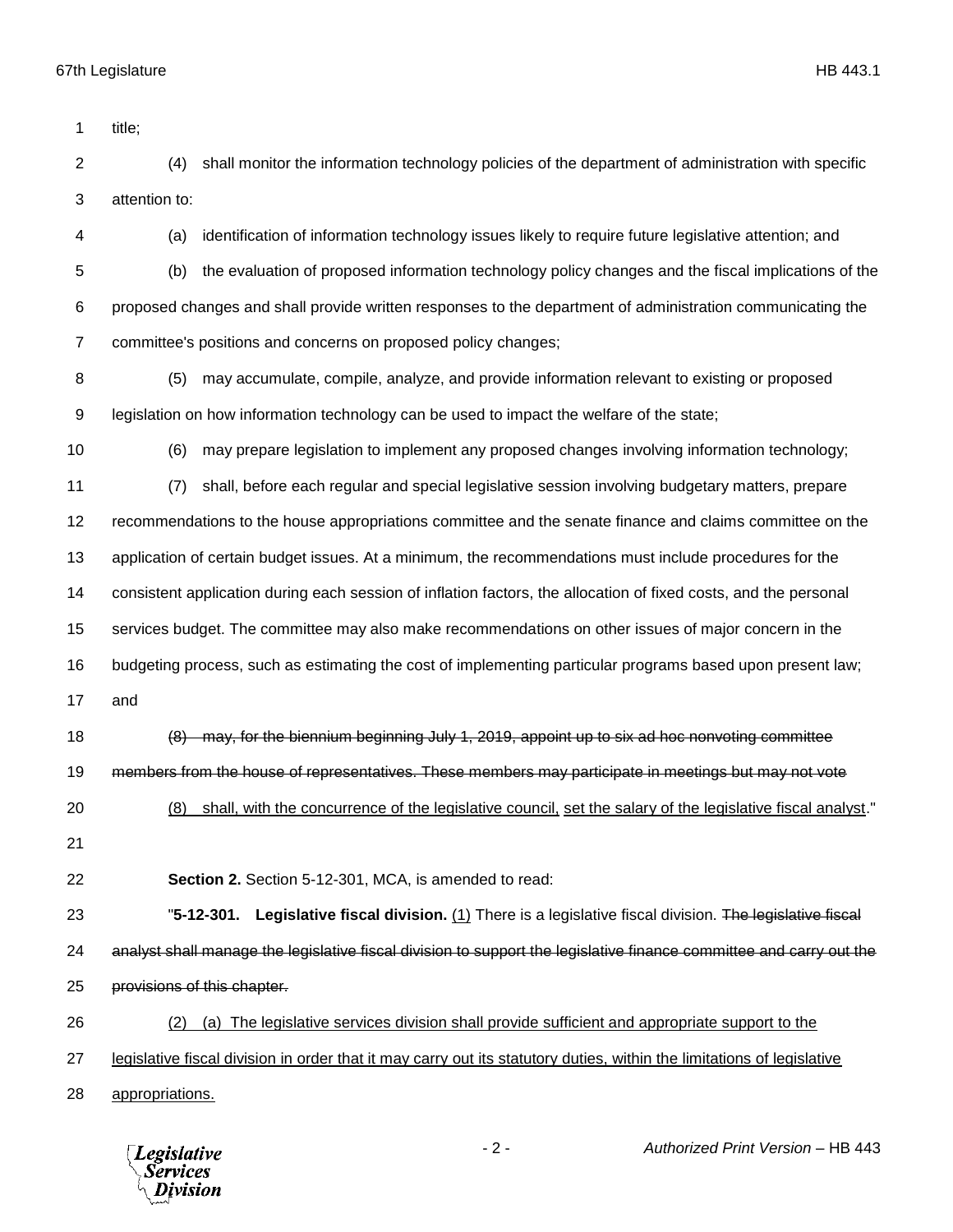67th Legislature HB 443.1

| 1              | The legislative fiscal division staff is a principal subdivision within the legislative services division.<br>(b)     |
|----------------|-----------------------------------------------------------------------------------------------------------------------|
| $\overline{2}$ | There is within the legislative services division a legislative fiscal analyst under the supervision of<br>(c)        |
| 3              | the executive director of the legislative services division.                                                          |
| 4              | (a) The legislative fiscal analyst is the primary staff person for the legislative finance committee<br>(3)           |
| 5              | and shall supervise staff assigned to the legislative finance committee. In hiring and employing staff, the           |
| 6              | legislative fiscal analyst shall use hiring practices and a pay scale approved and implemented by the legislative     |
| $\overline{7}$ | services division.                                                                                                    |
| 8              | The legislative finance committee shall select the legislative fiscal analyst with the concurrence of<br>(b)          |
| 9              | the legislative council."                                                                                             |
| 10             |                                                                                                                       |
| 11             | Section 3. Section 5-12-304, MCA, is amended to read:                                                                 |
| 12             | "5-12-304. Employees and consultants. The Subject to 5-12-301, the legislative fiscal analyst may                     |
| 13             | engage personnel and consultants to fulfill the duties of the division within the limits of appropriations for the    |
| 14             | division. The Subject to 5-12-301, the legislative fiscal analyst may define the duties of personnel engaged and      |
| 15             | shall fix the salaries of employees in accordance with the rules for classification and pay adopted by the            |
| 16             | legislative council."                                                                                                 |
| 17             |                                                                                                                       |
| 18             | Section 4. Section 5-13-301, MCA, is amended to read:                                                                 |
| 19             | Legislative audit division. (1) (a) There is a legislative audit division. The legislative<br>"5-13-301.              |
| 20             | services division shall provide sufficient and appropriate support to the legislative audit division in order that it |
| 21             | may carry out its statutory duties, within the limitations of legislative appropriations.                             |
| 22             | Subject to the requirements of 5-13-304 through 5-13-321, the legislative audit division staff is a<br>(b)            |
| 23             | principal subdivision within the legislative services division.                                                       |
| 24             | (a) There is within the legislative services division a legislative auditor under the supervision of<br>(2)           |
| 25             | the executive director of the legislative services division.                                                          |
| 26             | (b) The legislative auditor is responsible to manage the division in order to perform the duties                      |
| 27             | imposed by this chapter.                                                                                              |
| 28             | The legislative auditor shall maintain audit independence, and the auditor and audit committee<br>(3)                 |
|                |                                                                                                                       |

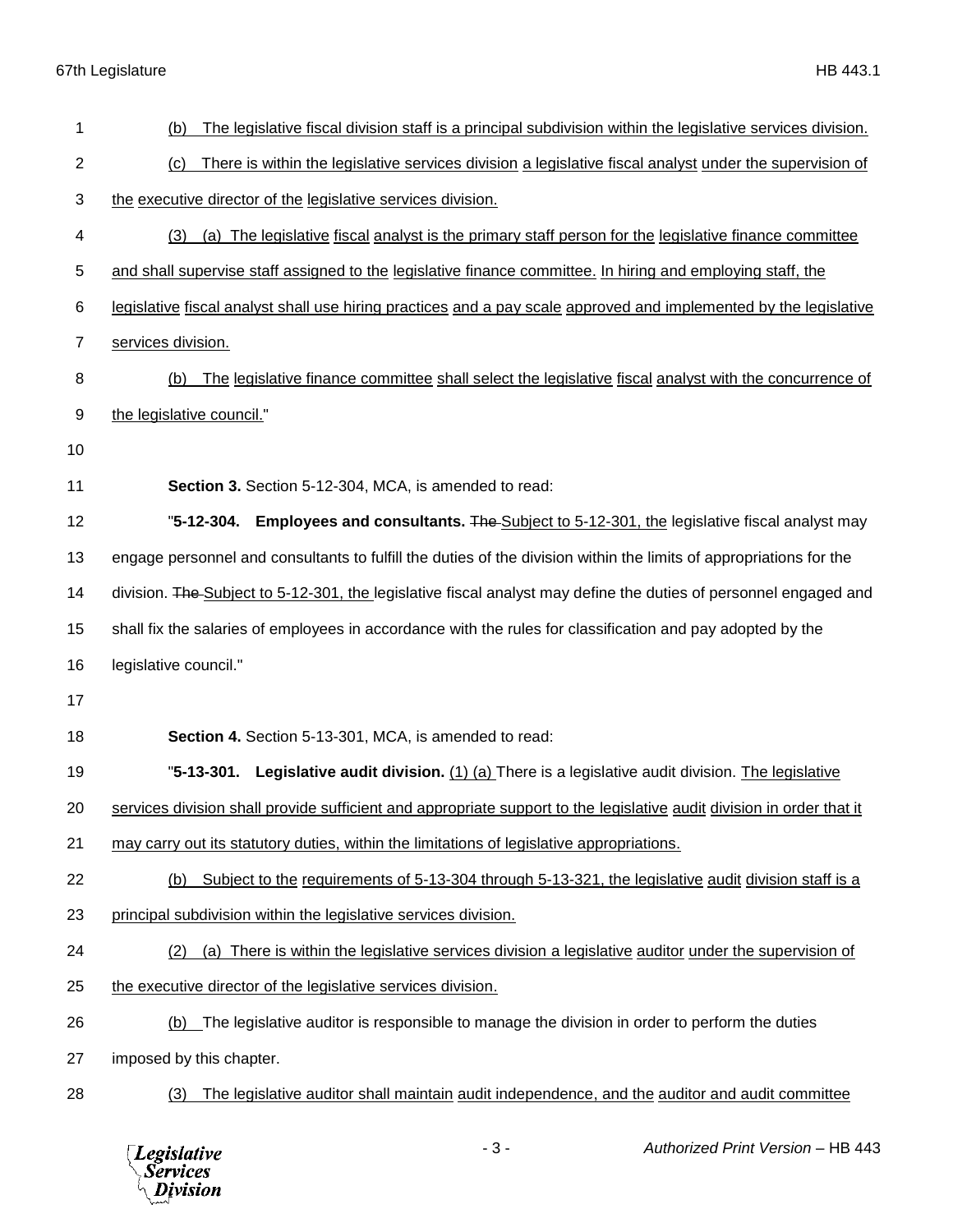## 67th Legislature HB 443.1

| 1              | shall exercise their duties and responsibilities in accordance with Article V, section 10, of the Montana           |
|----------------|---------------------------------------------------------------------------------------------------------------------|
| $\overline{2}$ | constitution and this chapter."                                                                                     |
| 3              |                                                                                                                     |
| 4              | Section 5. Section 5-13-302, MCA, is amended to read:                                                               |
| 5              | "5-13-302. Appointment and qualifications. (1) (a) The legislative audit committee shall select the                 |
| 6              | legislative auditor with the concurrence of the legislative council.                                                |
| $\overline{7}$ | (b) The committee shall appoint the legislative auditor and, with the concurrence of the legislative                |
| 8              | council, shall set the legislative auditor's salary in accordance with the rules for classification and pay adopted |
| 9              | by the legislative council.                                                                                         |
| 10             | The legislative auditor shall hold a degree from an accredited college or university with a major in<br>(2)         |
| 11             | accounting or an allied field and shall have at least 2 years' experience in the field of governmental accounting   |
| 12             | and auditing."                                                                                                      |
| 13             |                                                                                                                     |
| 14             | Section 6. Section 5-13-303, MCA, is amended to read:                                                               |
| 15             | "5-13-303. Term and removal. $(1)$ (a) The legislative auditor is responsible solely to the legislature.            |
| 16             | (b) The legislative auditor shall hold office for a term of 2 years beginning with July 1 of each even-             |
| 17             | numbered year.                                                                                                      |
| 18             | (2) The committee legislative audit committee, with the concurrence of the legislative council, may                 |
| 19             | remove the legislative auditor for misfeasance, malfeasance, or nonfeasance in office at any time after notice      |
| 20             | and hearing."                                                                                                       |
| 21             |                                                                                                                     |
| 22             | Section 7. Section 5-13-305, MCA, is amended to read:                                                               |
| 23             | Employees, consultants, and legal counsel -- background checks -- cure for<br>"5-13-305.                            |
| 24             | impairment. (1) The Subject to 5-13-301, the legislative auditor may appoint and define the duties of               |
| 25             | employees and consultants who are necessary to carry out the provisions of this chapter within the limitations      |
| 26             | of legislative appropriations. The legislative auditor shall set the pay for employees in accordance with the rules |
| 27             | for classification and pay adopted by the legislative council. The legislative auditor may employ legal counsel to  |
| 28             | conduct proceedings under this chapter.                                                                             |